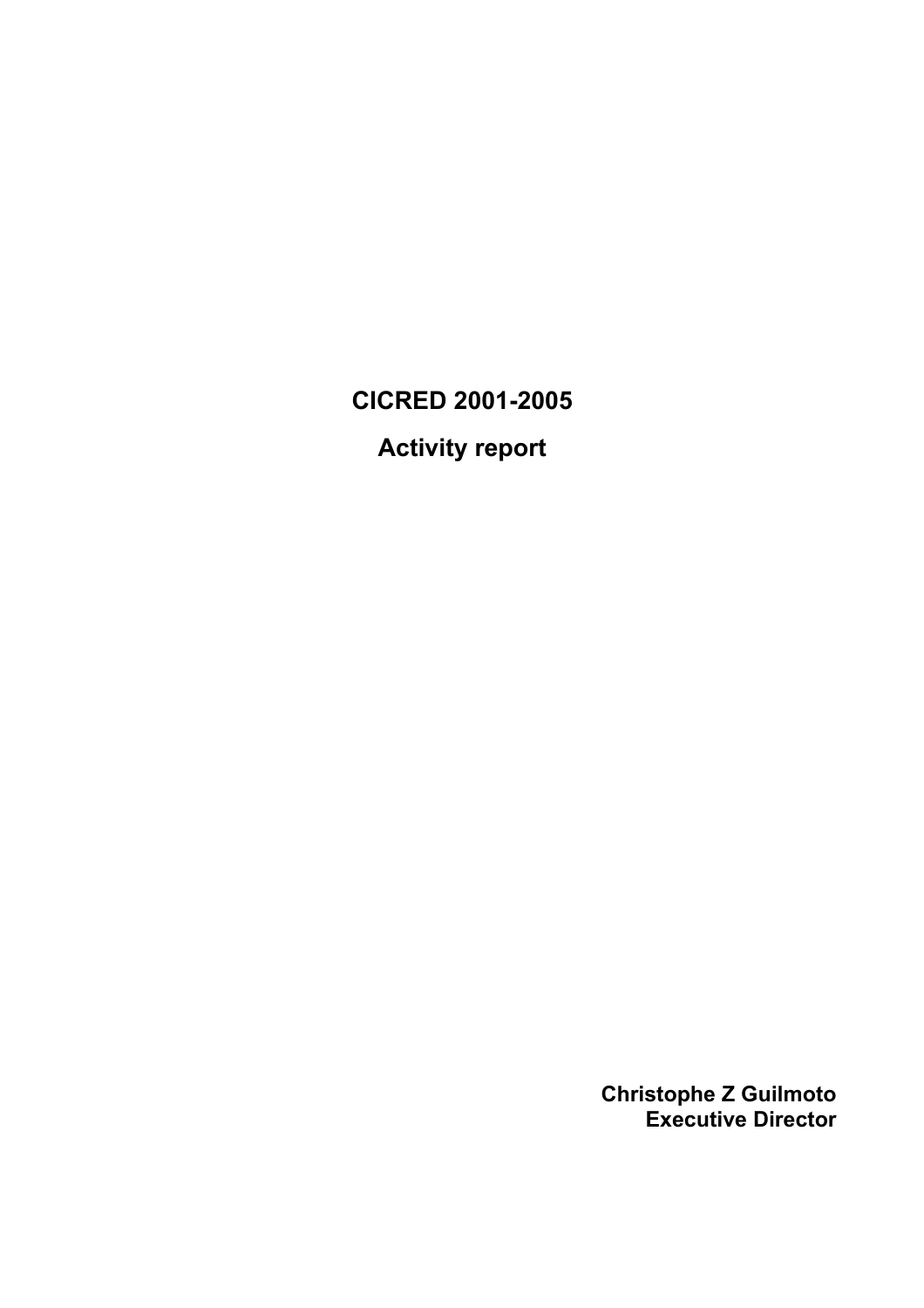## **CICRED 2001-2005**

## **Activity report**

## **Statement by the Executive Director**

## **1. Report on the 2001-2004 period**

#### **1.1. Introduction**

CICRED was created in 1972 in the field of population research to foster the development of cooperation between national demographic institutes. In spite of remaining a small organization, this goal has been achieved and CICRED has matured over the years into a permanent feature of the international demographic scene. CICRED is collaborating today on joint actions and projects with some of the main institutional and scientific players in the world of demography, while remaining an association open to all institutions operating in the field of demography in the world. This nodal position within the institutional web of demographic centres gives it a strong capacity for institutional link-up and allows it to play a central role to bring together actors and structures and to help them build new relations.

Its primary aspiration has barely changed over the years and the need for international cooperation in demography has not diminished today. Indeed, the current international mobilization around a new set of development objectives has meant that the demand for the expertise and know-how of regional and national population institutes will keep on increasing. The need for quality demographic knowledge and monitoring capabilities of current-day ecological or health crises (to name a few among today's most prominent challenges) will continue growing as the international community is likely to sustain and even increase significantly their funding efforts in the coming years. This environment provides CICRED a new scope for development and rejuvenation. CICRED Council members have rightly pointed out that the current period witnessing the international redefinition of research priorities offers CICRED a "window of opportunity" that should not be missed.

While the contents of CICRED's actions have been significantly altered during this long span of time, it has by no means lost the dynamism and the drive of its original founders. In this 2001-2005 Activity report, I am pleased to share with you the highs and lows of the last four years. The report examines the period that followed the previous IUSSP Conference in Salvador de Bahia in 2001, even when some of the activities carried out during this period originate from actions initiated by CICRED before 2001. The first part of the report starts with a brief reminder of our operating structure and resources, followed by a summary of our activities. A separate section of this report is the financial report of CICRED. The second part of this report highlights our recent activities and discusses our potential for future development. Many of the latter items need to be discussed among member centres and the coming General Assembly of CICRED (followed by its Council meeting) should provide ample scope for this.

Please note that this Activity Report is offered in a much lighter format that was previously done. This is, I believe, not to be construed as the result of an actual reduction in our undertaking; it rather reflects the fact that over the recent months most materials that may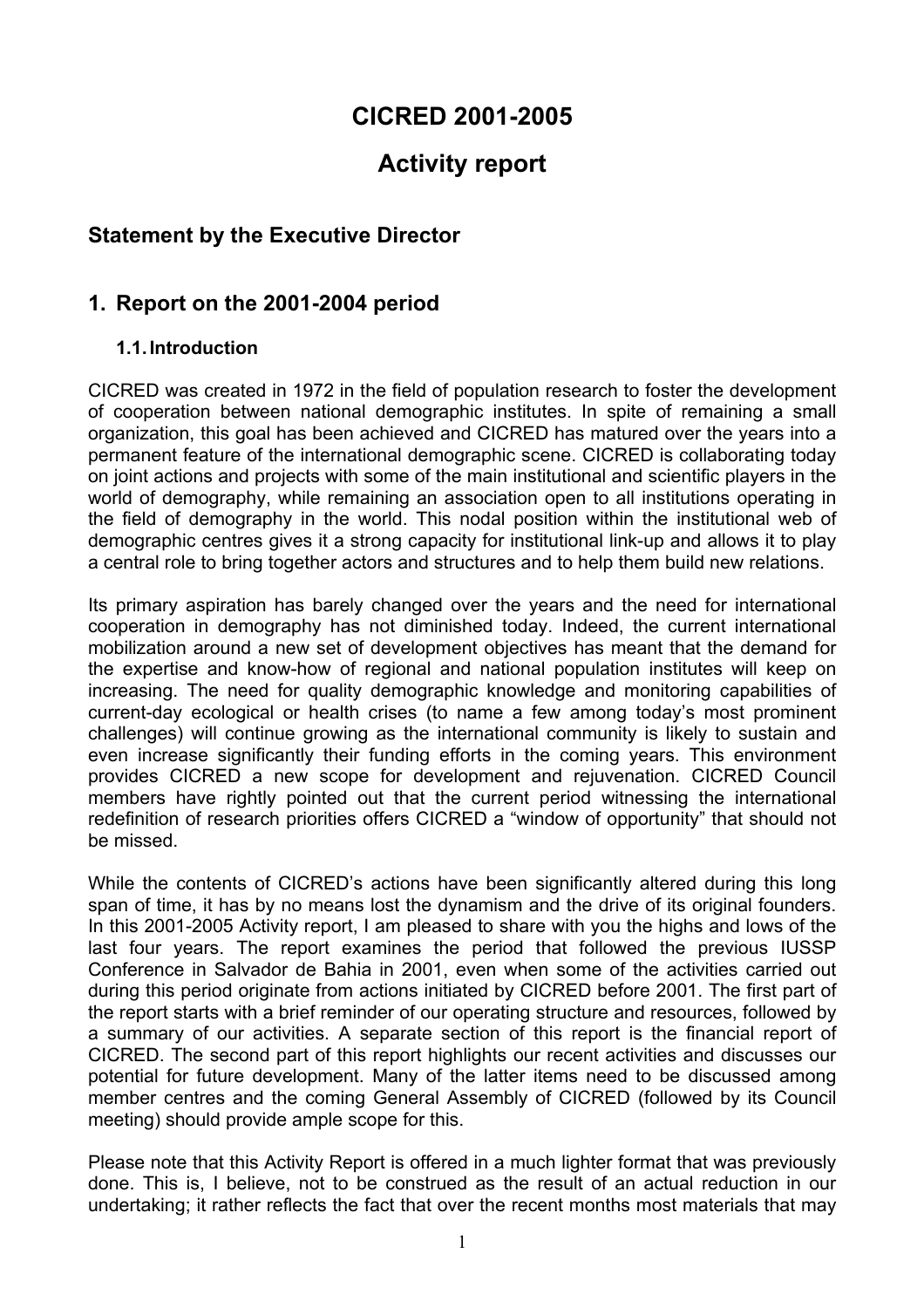attest of CICRED's activities have now been made accessible online in our website and offer ample demonstration of the gamut of activities.

#### **1.2. Structure**

CICRED is an association of research centres dealing in demography and other population-related themes. Its member centres are now 699, spread over 136 countries. The geographical distribution of the centres indicates that Europe and Asia account respectively for a third and a quarter of this number, followed by Africa (17 %), North America (12%) and Latin America (11 %). This number may be slightly overstated as it includes some centres that are short-lived or diminutive structures or whose active involvement in demographic studies is in fact limited or accidental. Our regular exchanges with our member centres (from elections to the call for proposals) reveal however that more than half of all centres are permanent structures that react and interact regularly with us. They constitute CICRED's backbone and its prime resource as a force to mobilize the demographic institutions in the world. They also represent the interest of several hundreds of individual demographers who are often less integrated in the world scientific communities.

CICRED is run by a Council comprising 7 centres which is elected by all member centres every four years. Centres from Cairo (Egypt), Campinas (Brazil), Montreal (Canada), Mumbai (India), Pretoria (South Africa), Rabat (Morocco) and Rostock (Germany) joined the Council in 2002 and Prof. Gavin Jones was elected its new Chairperson. Elections are underway in 2005 for the future Council that will start its term in 2006. Since its election, the Council has met every year in Paris to discuss the progress of current activities and decide about CICRED's future orientations. Its next meeting is also scheduled this year in Tours following CICRED's General Assembly (see appendix 1).

CICRED's structure is housed on the premises of the French National Institute of Demographic Studies (INED) in Paris, France. INED as its host institution is one of the first backers of CICRED and provides facilities such as office space, staff (including its director till 2004) and the budget from the French government. Like CICRED's website (see below), its computer network suffered from lack of maintenance. The computer network at the end of 2004 remained based on a complex and obsolete system that was both oversized (housing its own web server) and fragile (requiring external help for basic maintenance duties). It was also deprived of efficient communication and publication capabilities.

The permanent staff comprises today three members: a director, an assistant to the director (deputed from INED) and a demographer (on CICRED payrolls). CZ Guilmoto (demographer deputed by the French Research Institute for Development -IRD) was appointed in January 2005 as the new director. A main accountant is also in charge of CICRED's finances (with support from an additional international auditor as need arises). Other personnel may also be employed for the Paris office on limited terms (secretariat, computer network or web management, archiving, etc.).

A second ring of collaborators contribute regularly or on an ad hoc basis to various CICRED activities such as project evaluation, scientific editing, seminar organization, etc. They play a crucial role in the diversification and extension of our activities.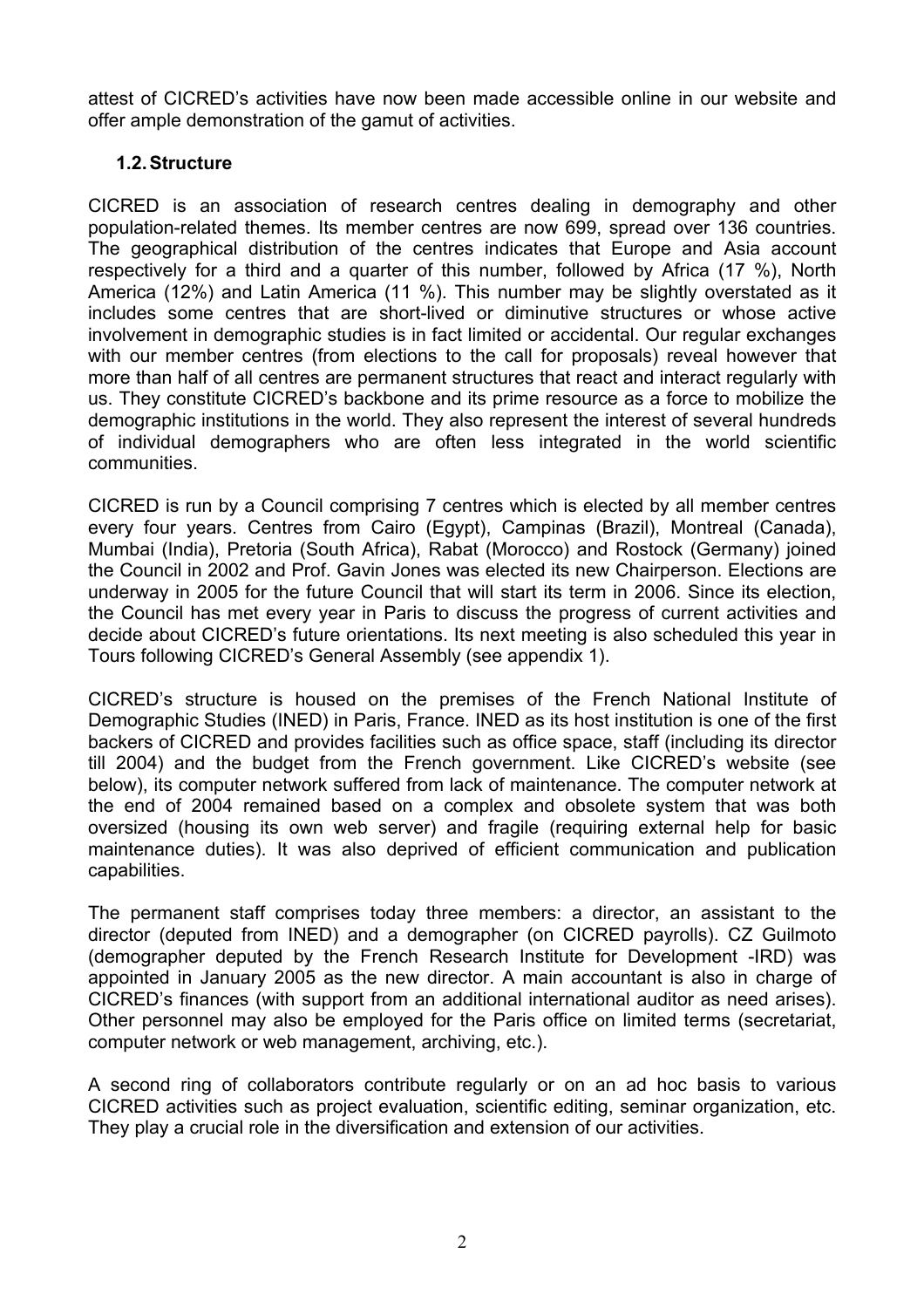#### **1.3. Research**

CICRED has always had a sizeable research component within its activities. As CICRED's own research capacities are minimal, its main role lies in the coordination of international research programmes. For the last two years, PRIPODE has been the main research programme hosted by CICRED. However, other FAO-funded programmes have been also active in the recent past.

#### **PRIPODE**

PRIPODE is an international programme launched in 2002 for the study of the interlinkages between Population, Environment end Development. The programme is directed towards centres in developing countries that are part of the French "Priority Solidarity Zone" that includes mostly countries in Africa as well as a few countries in the Caribbean, West and East Asia and elsewhere. PRIPODE is managed by CICRED through a grant from the French Ministry of Foreign Affairs. PRIPODE's scientific committee was then constituted under the leadership of George Martine and includes wellknown scientists from various countries. This committee is responsible for the selection of teams supported by PRIPODE and for the scientific monitoring of their progress. CICRED's former chair Francis Gendreau acted as its coordinator till 2004 and was then replaced by CICRED's executive director.

CICRED circulated an initial call for proposals among the CICRED member centres attracting a large response (83), including from centres that were still inexperienced in this field. The received proposals shed light on the research needs and thematic priorities of centres. While most studies on the population-environment interactions are conducted from industrialized countries, it is important to stress that PRIPODE was targeted towards Southern countries. The programme does indeed intend to mobilize existing research capacities in the South and contribute thus to institutional consolidation and to the renewal of research themes among demographic centres.

Twenty research teams were finally selected in 2003 from sixteen different countries: Algeria, Burkina Faso, Cameroon, Dominican Republic, Ghana, Laos, Madagascar, Mali, Morocco, Niger, Nigeria (2), Palestinian Territories, South Africa, Togo, Uganda (2) and Vietnam (2). Examination of their projects shows the great diversity of methodological approaches and their focal points stretch from environment policy issues and rural development to migration impact and urban management (see appendix 2).

The programme provides a two-year grant to each project (between 25 and 60,000 euros) with a midterm progress review. While a first batch of 13 teams were able to start their two-year projects in the fall 2003, financial difficulties at the French Ministry caused a serious delay for the second batch of 7 teams who received the first installment of their grant only in July 2004. As a result, these two groups were obliged to follow different schedules in their operations; this has been a source of complications for the management of the programme by CICRED and for the evaluation rounds by the scientific committee. More recently, PRIPODE had to renegotiate its schedule with the French authorities. This allowed for a substantial redefinition of the project's objectives and of the planned final conference.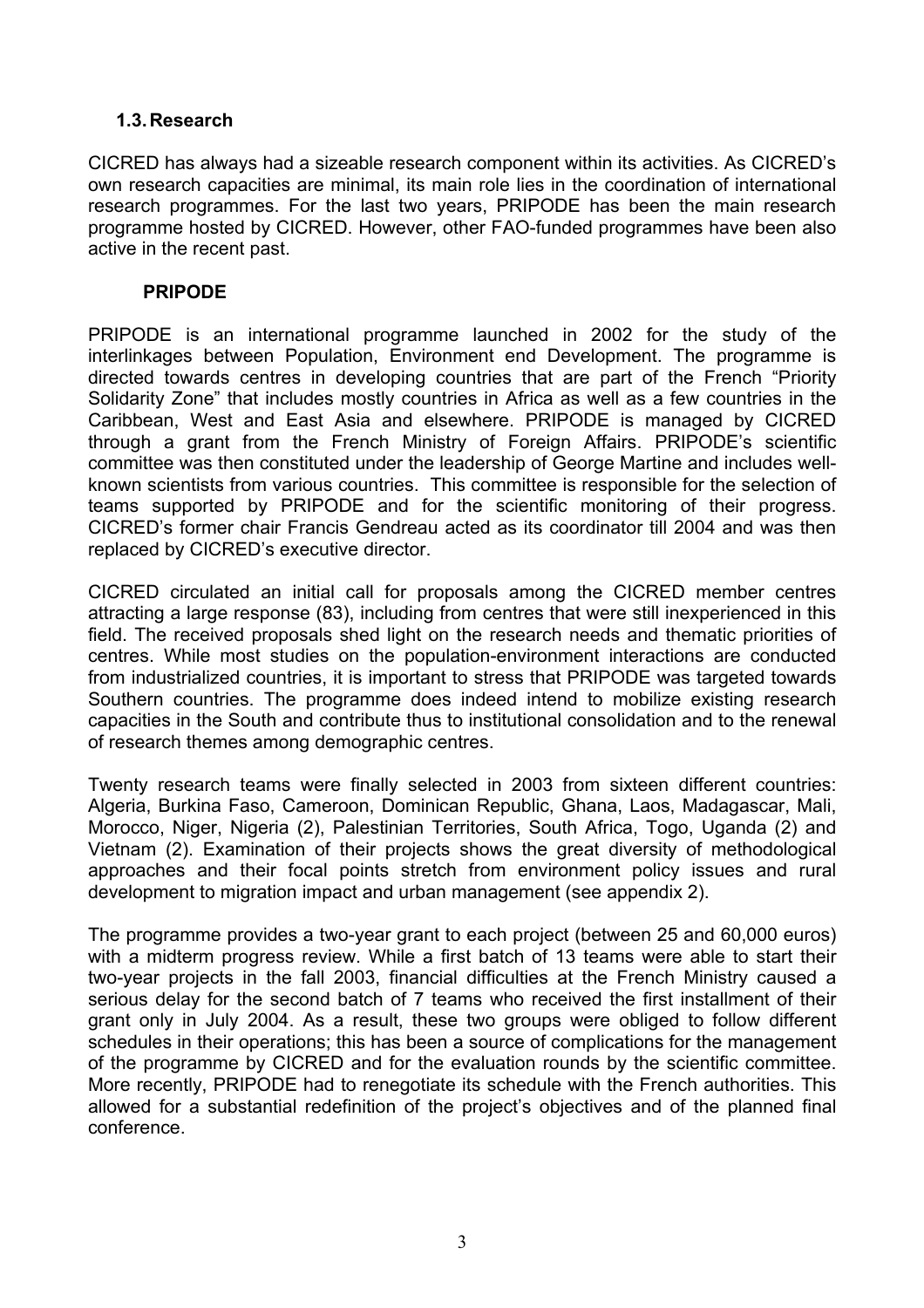#### **Population Dynamics, Available Lands and Adapting Land Tenure**

This programme devoted to the relationship between demographic change and land tenure focused on a small number of national case studies. Teams from Burkina Faso, Niger and Tunisia were first selected for this series of monographs, to which the Philippines was added later on. Funding from various donors channeled through FAO gave national teams the possibility to confront demographic data with agricultural statistics in order to understand the interaction between land and population dynamics.

While first reports derived from the projects were available by the end of 2001, the following period allowed team members to turn their original research reports into fullyfledged monographs to be published by CICRED. This was made possible through the action of scientific coordinators and other colleagues who acted as scientific editors. A first batch of three books was published in 2003 as CICRED-FAO joint publications. Meanwhile, the publication of the Tunisia study, a heavy volume of more than 300 pages, has been seriously delayed. At the time of this report, the final version of this monograph has been prepared and will be submitted to FAO for approval before publication.

The possible extension of the monograph approach to other countries in the developing world has been regularly mentioned in CICRED's yearly reports for Benin, Ethiopia, Laos and Morocco in 2001 or for Ethiopia, Madagascar, Mexico, and China in 2003. However, no further funding through FAO ever materialized and the extension of the project has come to a halt.

#### **1.4. Seminars**

One of the oldest and most regular dimensions of CICRED activities has been the organization of international seminars and workshops. CICRED organizes on average one seminar a year and the list of the four seminars organized in 2001-2004: (see appendix 3).

These seminars are organized through the CICRED network and have often been funded by UNFPA. Their organization usually follows a standard pattern that can be briefly summarized here without going into details for each seminar.

Firstly, after consultation with the Council and the potential donors, a topic is identified along with seminar coordinators and conveners. Traditionally, CICRED has felt inclined to favor topics that were both innovative and under-studied or under-recognized within demographic institutions. During the last four years, an effort has been made to identify seminar themes pertaining to specific demographic aspects of the Millennium Development Goals defined by the United Nations. Secondly, the final call for proposals is circulated among CICRED centres and centres are invited to designate one of their scholars to present the centre's work on the seminar's topic. The large number of proposals has at times made the selection procedure very delicate as CICRED is rarely in a position to invite scholars from more than 15 centres to its seminars. The seminar itself is not the end of the project as it is for instance followed by a publication of the proceedings or in recent cases, of a policy paper.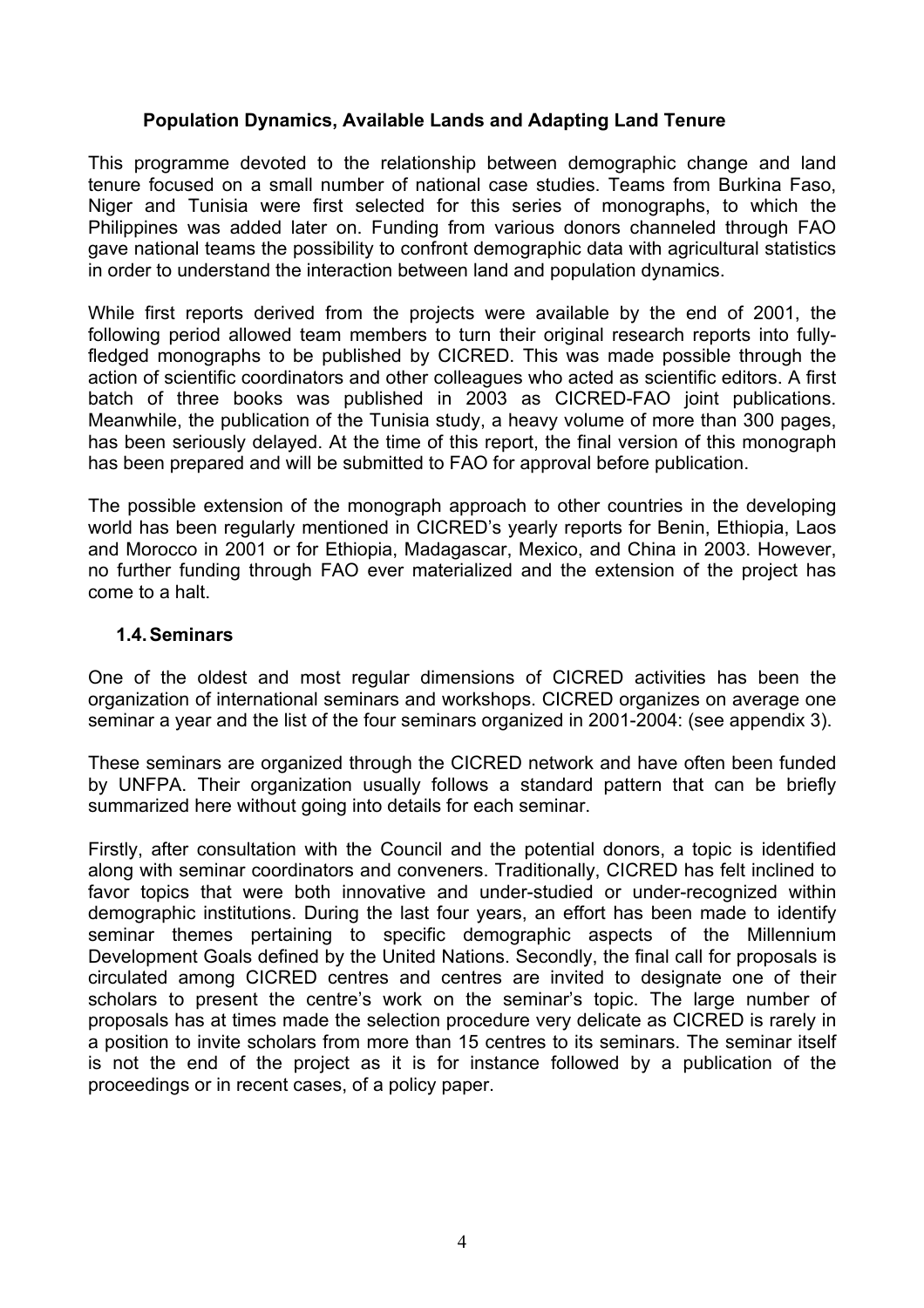#### **1.5. Publications**

There has been during the period under review an unusual level of publishing activities. The following table is the list of all publications that appeared in 2001-2005. (See appendix 4).

This quantity of publications is in part due to the fact that almost no new CICRED books had appeared in 1997-2001 and that the publication backlog in 2001 was considerable. Furthermore, exceptional support in 2003 from UNFPA allowed CICRED to print several volumes during that year. These publications were all the results of both CICRED seminars and research programmes.

CICRED's publications are often bilingual, though this strategy takes at times different forms: some publications are published in French and English separately while some edited volumes bring together contributions that may be in English or in French.

These publications usually followed after a long phase of paper revision and editing that involved not only the original programme or seminar coordinators, but also external editors (a special mention need to be made here of support extended to CICRED by Eric Vilquin, from UCL, Belgium). CICRED, strictly speaking, is not in charge of the contents of these publications in any way, except for small-size publications. It is on the other hand responsible for the final layout, the cover design and the printing. The delay between the original activity and the final publication has greatly varied, extending from a couple of months to a few years (e.g. a seminar held in 1998 was published only in 2003).

At the same time, CICRED has continued to publish a bilingual newsletter once or twice a year. This newsletter helped to popularize some of the research conducted under CICRED's auspices (such as PRIPODE) but its major focus was on other research activities in the population field conducted by other research networks or institutions throughout the world. However, the Review of Review – a journal bringing regularly together abstracts of population journals- died a slow demise during the period. In 2000, the Review became a web only publication and the publication of the review was finally halted in 2002. Resuming its regular publication now seems impracticable.

One particular project seems to have born little fruit, i.e. the updating of the Multilingual Population Thesaurus. The last (third) edition of the Population Thesaurus was published in English, in French and in Spanish in 1993. Ever since the 1995 Thesaurus meeting, CICRED has invested a lot of resources (human and otherwise) in the revision of this Thesaurus, bringing together the expertise of many demographers and other specialists. However, the project appears to come to a standstill and no (electronic or paper) publication has appeared after a decade of work. The announced restructuring of this Thesaurus has been in fact discontinued and the amount of effort necessary to resume the project (originally due in 2004) remains unclear.

CICRED's distribution policy is directed towards its member centres and a few institutional partners (such as UNFPA or French Ministries that support specific projects). As its books are not intended for sale, costs of printing, storage and distribution are usually borne only by CICRED. This acts as a financial disincentive to a more proactive diffusion strategy that would give CICRED publications the outreach of some of its former series (such as the 1974 monographs). Many recent publications were not printed in adequate numbers and the distribution was therefore curtailed. While some seminar papers and at times entire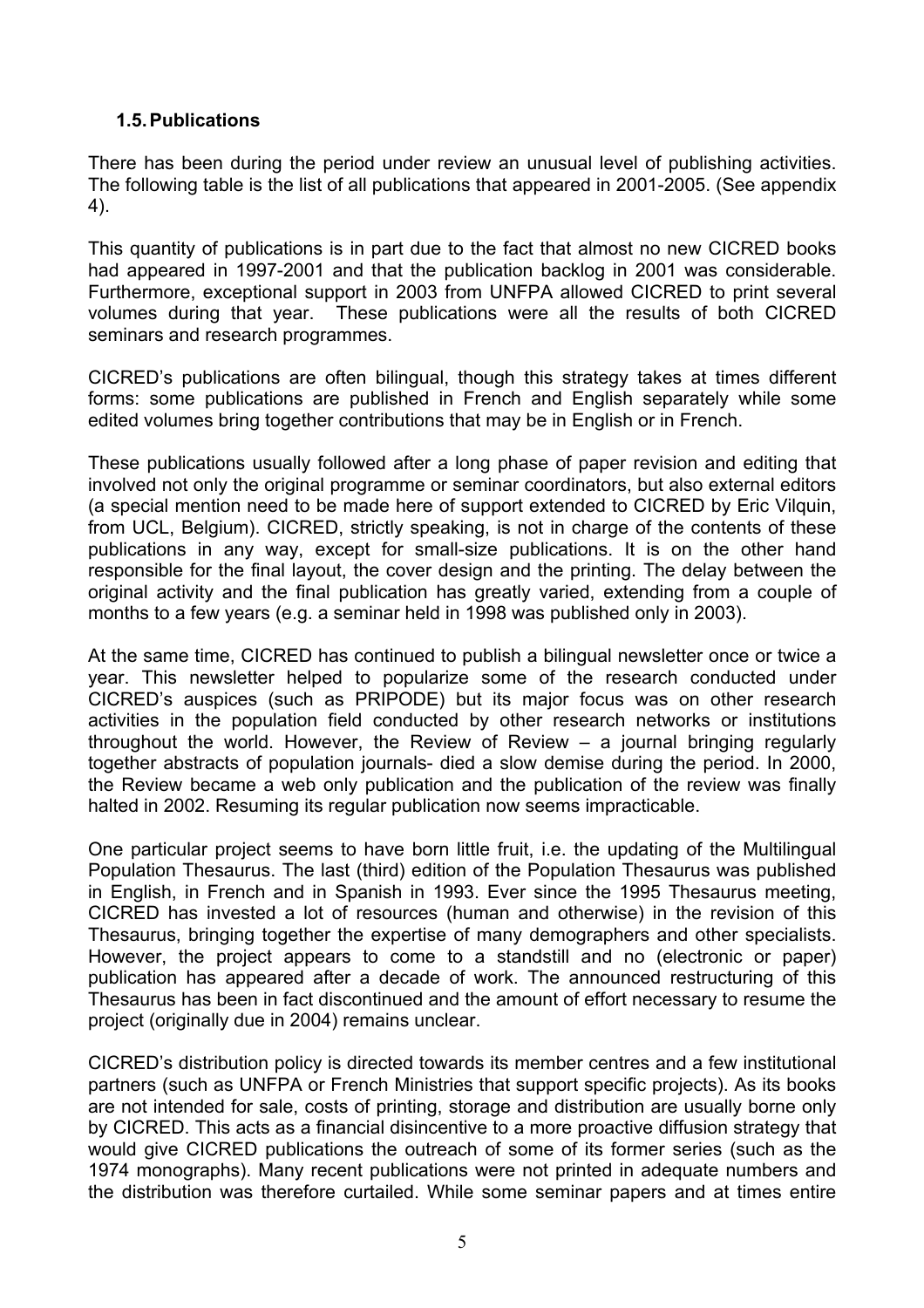printed volumes were made available online, others were missing or available in unusual format for web users. The diffusion of CICRED publications through our website suffered greatly from the progressive abandonment of the website maintenance from 2002 onwards.

As the website was allowed to become obsolete, recent publications and other CICRED materials were usually not available online and their diffusion via the website became irregular and left unmonitored. The regular updating of the CICRED website was itself discontinued in 2003 and no detailed information was provided on current CICRED activities such as the 2004 seminars it organized, a development blamed on the lack of trained personnel. This poor web coverage did create a serious communication gap between CICRED and its stakeholders and has tended to reduce significantly its worldwide visibility.

#### **1.6. Capacity Monitoring and Building**

Several regular activities of CICRED such as international research programmes and seminars include an important component related to capacity building as they have involved centres from different parts of the world (such as Panama, Surinam, Brazil, China, Philippines, India, Indonesia, the Gambia, Burkina Faso, Botswana, Egypt, Fiji, etc.). This at best is capacity-building "by doing". But CICRED has also continued to function as an institutional observatory by conducting a regular monitoring of demographic centres. During the period under review, it enlarged its membership to new demographic centres. In 2005, 700 centres are part of the CICRED network as against the 686 centres listed in the directory published in 2000. CICRED also convened a new regional assembly for Asia in Bangkok in June 2002. In spite of some deficiencies in coverage and updating, CICRED's database (also known by its French acronym ACERD) remains a source for direct access to almost all demographic centres in the world and will continue to be one of its vital resources.

CICRED launched a major effort to review the variety of existing demographic centres around the world in 2002. It involved a systematic updating of our database of population centres (ACERD), followed by an intensive survey among its member centres carried out by F. Gendreau and S. Adamets-Huix with the help of other CICRED collaborators. By combining questionnaires and information gathered electronically, the survey canvassed information from more than 420 centres on both their infrastructure and administrative status as well as on their research priorities (RIERDEN database). This work resulted in an important publication in 2003 (*Institutional and Scientific Overview of Population Research in the World*) whose contents details among others:

- The geographical distribution of demographic centres
- Their size and administrative structure
- Their current research projects

The two most recent meetings of the CICRED Council have given for CICRED to become more proactive in participating to capacity-building operations. CICRED relied on its database to launch a short survey of needs and capacities in 2005. Results of this pilot survey presented in Tours will help to formulate CICRED's new objectives in capacity mobilization and consolidation.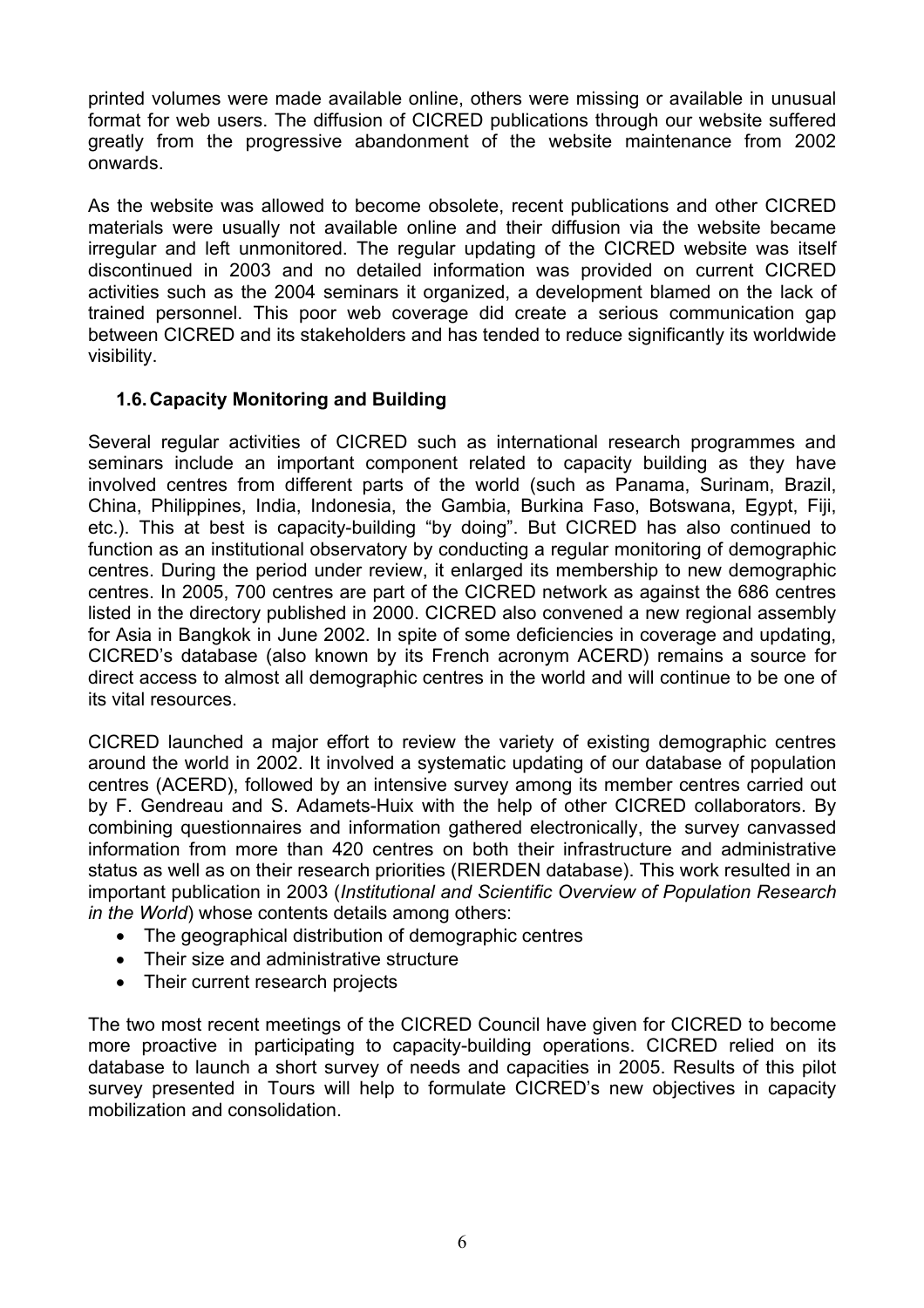#### **1.7. Expenditures and income**

#### **Expenditures**

CICRED accounts are presented on a yearly basis to its Council for approval. Here, we have tried to bring together total expenses over five years that are amenable to yearly fluctuations of our activities and of our funding.

Till 2004, they have been prepared in a way that renders detailed analysis CICRED's expenditures difficult for both currency and software reasons). Analytical budgeting should become a priority objective from 2005.

The following table uses the format of the previous accounts (2000-2003) as presented in the yearly Activity Reports.

| Research (land tenure, PRIPODE)       | 345 k€   |
|---------------------------------------|----------|
| Seminar organization                  | 52 k€    |
| Publications newsletter, books, etc.) | 295 k€   |
| <b>Thesaurus</b>                      | 76 k€    |
| Centre monitoring & survey            | 173 k€   |
| <b>Council meetings</b>               | 37 k€    |
| Missions and other expenses           | 69 k€    |
| Computer network expenses             | 61 k€    |
| Other                                 | 27 k€    |
| <b>Total</b>                          | 1 135 k€ |

This profile of expenses however combines both routine activities (such as CICRED councils, centre monitoring, newsletter publication, etc.) and exceptional, project-based expenditures. Expenses are not distributed in usual accounting categories, but according to their destination. The largest part, viz. research (Land tenure and PRIPODE programmes), is exclusively funded from external grants. Only two seminars were conducted during this period whereas many publications were brought out, including the now discontinued Review of Reviews (12.6% of the total budget). The rather important share of expenses devoted to Centre Monitoring is related to the survey conducted from 2002, which was published in 2003.

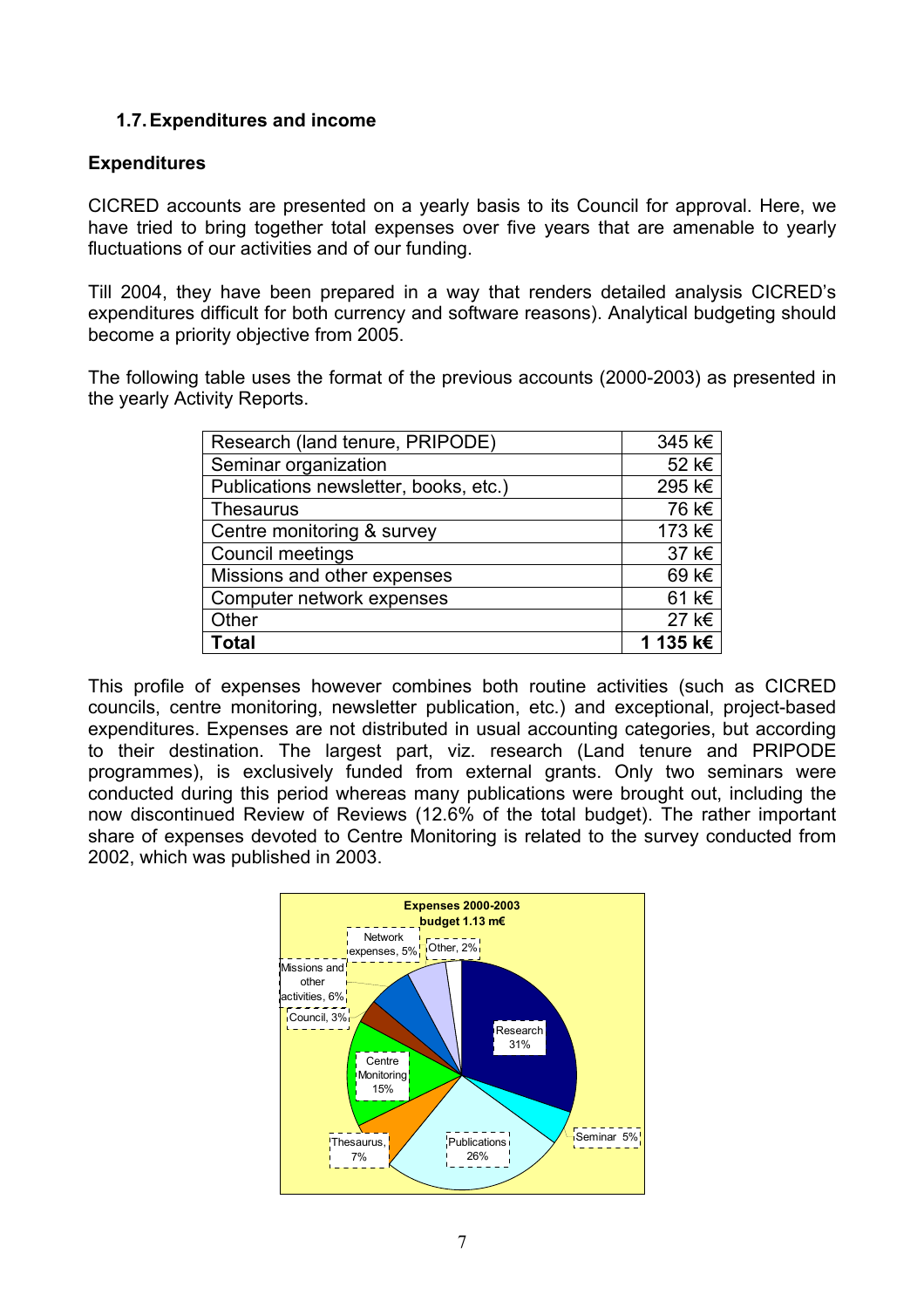A breakdown of the budget for 2003 and 2004 is however possible for paid expenditures.

|                             | <b>Total</b> |         |         | Total   |
|-----------------------------|--------------|---------|---------|---------|
|                             | 2003-04      | 2004    | 2003    | 2003-04 |
| Research grants             | 227,095      | 29.45%  | 41.05%  | 35.46%  |
| <b>Travel expenses</b>      | 141,513      | 32.10%  | 12.80%  | 22.10%  |
| Salaries and other expenses | 129,738      | 15.29%  | 24.88%  | 20.26%  |
| Stationery/ documentation   | 6,898        | 1.54%   | 0.65%   | 1.08%   |
| Subcontracting              | 75,513       | 11.72%  | 11.86%  | 11.79%  |
| Honoraries                  | 26,967       | 5.72%   | 2.81%   | 4.21%   |
| Maintenance                 | 20,727       | 2.36%   | 4.06%   | 3.24%   |
| Other expenses              | 11,949       | 1.82%   | 1.90%   | 1.87%   |
| Total                       | 640,400€     | 100.00% | 100.00% | 100.00% |

The share of research subsidies declined in 2004 because of the PRIPODE programme, while the expenditures for travel expenses almost tripled due to the three seminars organized that year.

#### **Income**

The rest of this section examines the yearly flow of resources flowing to CICRED over the period 2000-2004. At the outset, it is necessary to underline the fact that the host institution (INED) provides many unaccounted resources, including CICRED's premises in the INED building, salaries of deputed staff, mail and phone facilities.

This exercise shows both the irregularity of annual income flows over the years as well as relative diversification of CICRED's resources. The average yearly budget of CICRED stands at 311 K€ over the period 2000-2004. This amount has however widely fluctuated over the years, from 150 K€ in 2001-2002 to 424 K€ in 2004. It is here important to distinguish our yearly subvention paid by INED (about 87 K€ a year) from other sources that are strictly project-based. This grant covers our basic operating costs (salary, accounting expenses, Council meetings, etc.).



The origin of the CICRED funding may give a better idea of the reasons for these yearly variations. Three main sources provide the largest share of CICRED funding, viz.: yearly funding from INED (host centre), project-based funding from UNFPA, and recent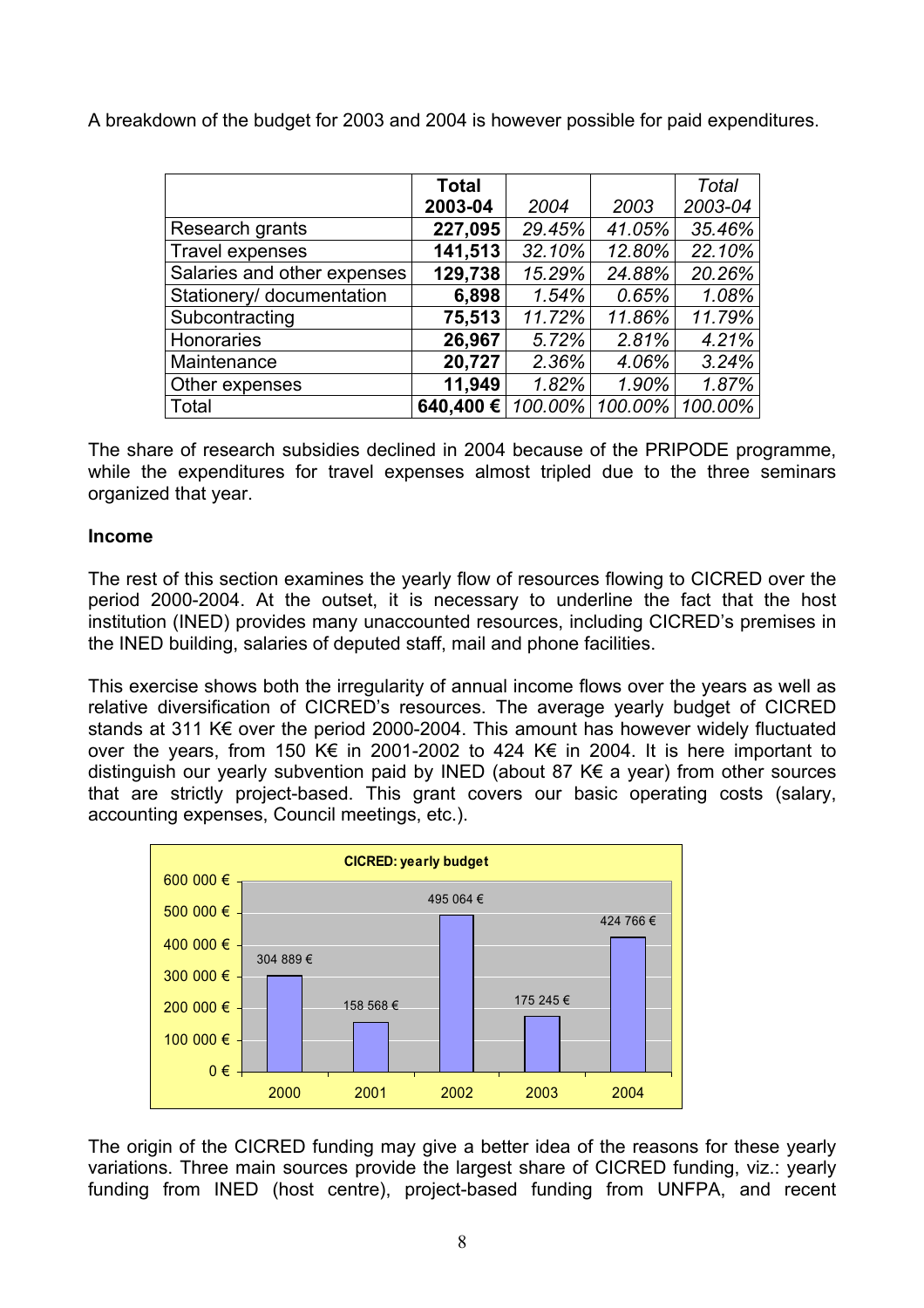PRIPODE funding by the French Ministry of Foreign Affairs (MAE). Each of the three donors has contributed almost 30% of our budget. UNFPA is the leading international provider of United Nations assistance and its support to CICRED's activities has crucial to our development. An additional 15% originated from FAO in the early 2000s, as well as from UNDP and the French Ministry of Social Affaires (DPM).



The detailed budget breakdown indicates that funding has been closely linked to the development of various projects by CICRED: be it the research projects funded by FAO or the French MAE or the regular international seminars often supported by UNFPA. Donors also supported various activities such as our publications, the policy paper series, the development of our website or the work on the Thesaurus project.

These sources for CICRED's income are diverse and account for almost 75% of our expenses. However, most of the external grants received are not spent on CICRED, but are redirected elsewhere: to other institutions (seminar organizations, research grants, etc.), to colleagues (travel expenses, honorary, etc.) or to private parties (printing, data entry, etc.).

## **2. Recent developments and perspectives**

#### **2.1. Structure**

CICRED's activities during the first six months of 2005 have been almost entirely devoted to the transformation and the improvement of CICRED's operating structure. Both the computer and web system have been replaced by a more appropriate system that can be easily operated. This implied installing a new internal network, as well as new computer equipment and updated applications in order to be able to perform our basic tasks (emailing, web publishing, editing, etc.) and training the personnel. Similarly, a great effort has been directed towards the inventory of CICRED publications and the modernization of our accounting tools, two areas in which streamlining was overdue. As this report is being written, these tasks are not fully completed but it is estimated that they will be by the end of 2005. These changes will allow CICRED to have an efficient, modernized operating structure by next year.

Our own capacity is limited by the size of our permanent staff in Paris (two persons employed full-time). The director is appointed on a part-time basis. Various CICRED activities (like web development, editorial assistance for publication, seminar organization, policy paper preparation etc.) have to be contracted out to other institutions and colleagues, or to private companies. While this gives us the flexibility to adjust to budget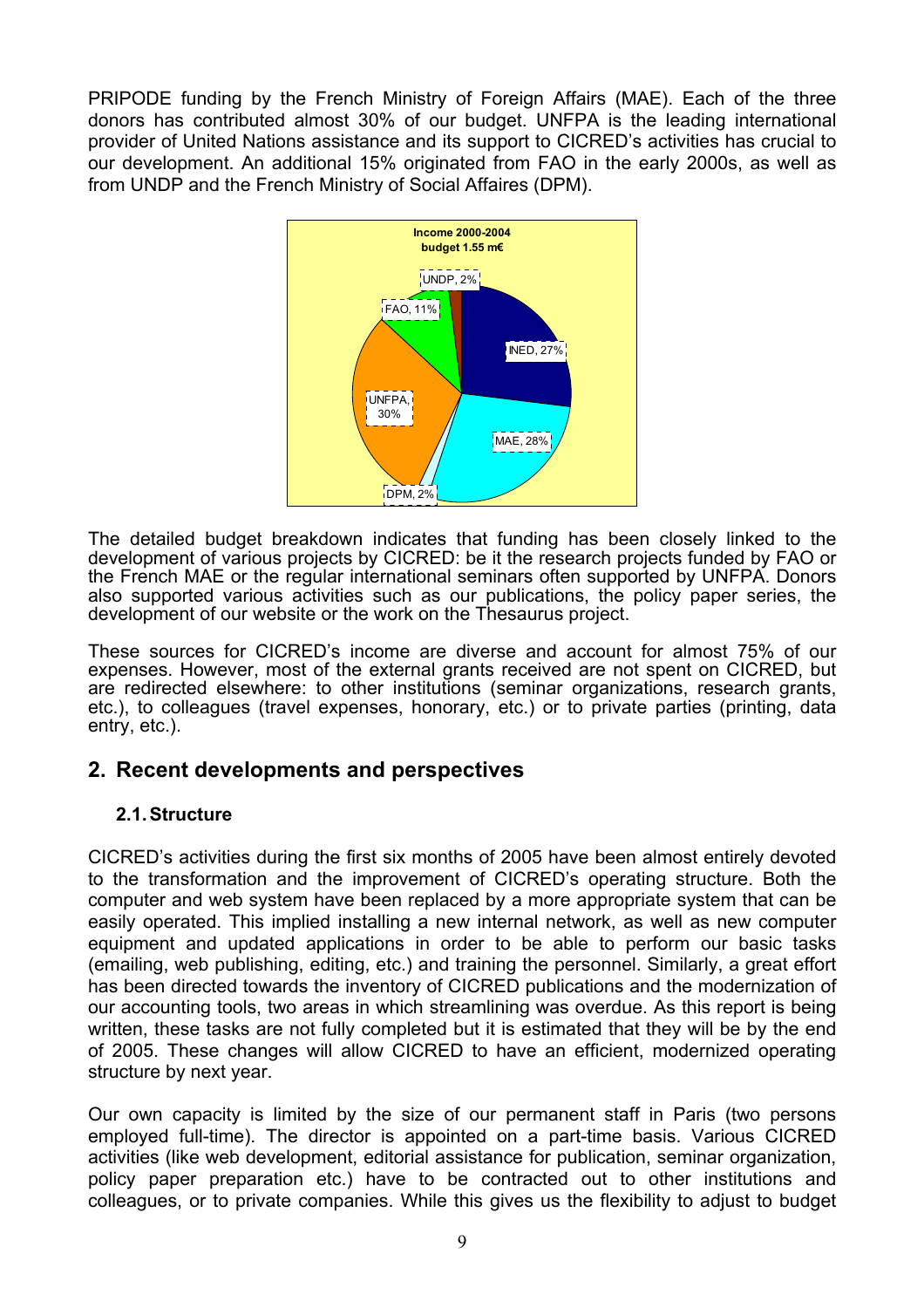fluctuations, we have also found ourselves dependent on the heavy agenda of other colleagues and this has at times resulted in serious delays in the implementation of our activities, this being especially true for the publication projects.

In order to enlarge its array of activities, CICRED will need to enlarge and to diversity its human resources. Funding will be an essential aspect of this strategy in that it will allow recruiting associates for short- or long-term assignments in order to free gradually the permanent staff from some of the activities.

A specific point pertains to CICRED's statutes that obviously require some minor revisions. Rationale for these modifications stem mainly from the fact that some articles appear to be outdated as they refer to a period when CICRED used to function as a French NGO in relative isolation from its Council.

Among suggestions for revisions:

- Improved definition and simplification of the election procedures
- Improved definition of the procedure for appointing the executive director
- Deletion of obsolete references and isolated discrepancies in the functioning of CICRED authorities

#### **2.2. Finance**

As it will remain mostly project-based, CICRED must identify activities that are in line with the current development of international population assistance. A large bulk of this international assistance money is presently assigned to the goals and targets defined by the ICPD and the Millennium Summit. These flows of financial resources are already significant and probably growing in view of the increasing commitments of the nations to the objectives of the Millennium.

CICRED's contribution has been significant, especially as is indicated by our recent meetings (on aids and spatial mobility, poverty and mortality, etc.) that focused on the demographic contents of several MDGs. But this contribution has been restricted mostly to the organization of seminars followed by publications.

Moreover, CICRED's resources may appear at times quite narrow and renders it dependent on some irregular income sources as our financial review has shown. A modernized structure with a more flexible functioning should allow CICRED to respond in the coming years more dynamically to new opportunities offered by donor organizations.

#### **2.3. Editorial and dissemination strategy**

Two aspects need to be discussed. What kind of documents does CICRED want to produce? How to disseminate the research findings efficiently?

The first question refers to CICRED's role as a nexus for collaborative research among population centres in the world. Its strategy relies to a great extent to its active participation in international research ventures, for which regular publication tasks are crucial. Downsizing this activity might be contrary to CICRED's long-term standing within the demographers' community although this emphasis on publication may at times vary with relation to its other objectives. To a large extent, the main check to CICRED's publication activities derive from the various costs associated with it and from the fact that CICRED has to rely to its network of associates to carry out the revision and final edition of the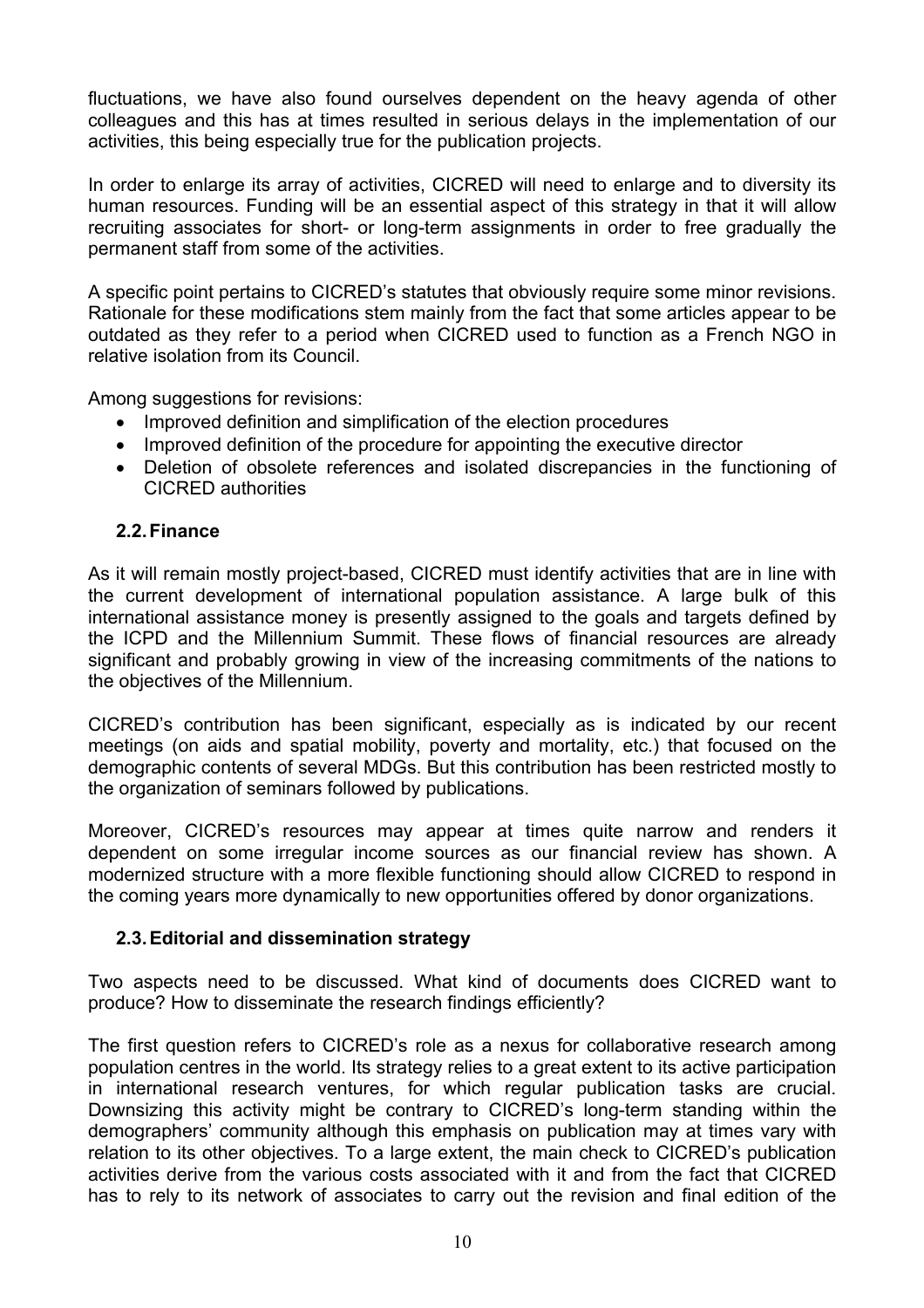manuscript. While joint publication is at time a solution, it tends to dilute the CICRED brand name and may potentially prevent CICRED from freely distributing its materials for copyright or other reasons.

In spite of the importance of web-based materials for sharing research results and other offshoots of CICRED's activities, printed volumes remain favored by most authors and users as electronic publications are often of uncertain quality. This has to be balanced against the growing cost of printing and distributing volumes, on the one hand, and the increasing downloading and storage capacity of computer users on the other. While the quality of Internet access is very unequally shared among CICRED centres, with centres in developing countries at a serious disadvantage in this matter, trends point to a rapid increase in the number and quality of the Internet infrastructure everywhere. The progress in underprivileged countries is however sustained and has helped many institutions and researchers to catch up with the development of web-based facilities.

The change in early 2005 in the website maintenance procedures has meant that all recent publications and seminar papers are now instantly posted online. The website has been at the same time entirely revamped in March 2005, which was long overdue in view of its progressive decay (the site had in 2004 no information on recent or current activities). The changes in our website management have resulted in a far greater level of handiness as most contents can be distributed online from our office computers -without recourse to costly technical expertise as was previously the case. The web site now includes all publications from 1997 to 2005, as well as papers from recent seminars. Most recent CICRED-related documents (such as activity reports, our brochure, etc.) are also online.

Further efforts will be directed at carrying out the systematic digitization of prior CICRED literature, including the 1974 monographs. Many of these publications still attract a lot of interest from demographers and should be made available online. Care will be taken to digitize these materials in a readable PDF format rather than as large-scale scanned image files (that are both bulky and non searchable files). A first estimate of the load to be digitized indicates that more than 10,000 pages will have to be processed. If this project is carried out as planned, CICRED will have within a year no previous material left for digitization.

While the new web portal is not final, it has by now become a crucial instrument in our communication strategy. As of now, it is visited by more than 1100 visitors (and 2450 hits) per day, which is a rather encouraging result for a recently renovated site. The most consulted pages are the home page, the Thesaurus pages and the seminar and book pages. The overall bounce rate **(**i.e. entrances resulting in exits without viewing any other page) is of 58% for 2005, a high rate that reflects the limited contents available and should decline in the future.

Recent paper publications in 2005 include two volumes derived from seminars held in 2002 and 2005 (in press). CICRED has also launched this year its new Policy Paper Series: after a first release in Tours, it will publish another two policy papers by the end of year. These Policy Paper documents are linked to each seminar organized by CICRED and are intended to explore their political implications. Another volume (Tunisia monograph) should be published before the end of the year. The volume derived from the last seminar (February 2005) is under preparation. Publications to be planned for 2006 will originate from the PRIPODE programme, as both policy papers and research findings from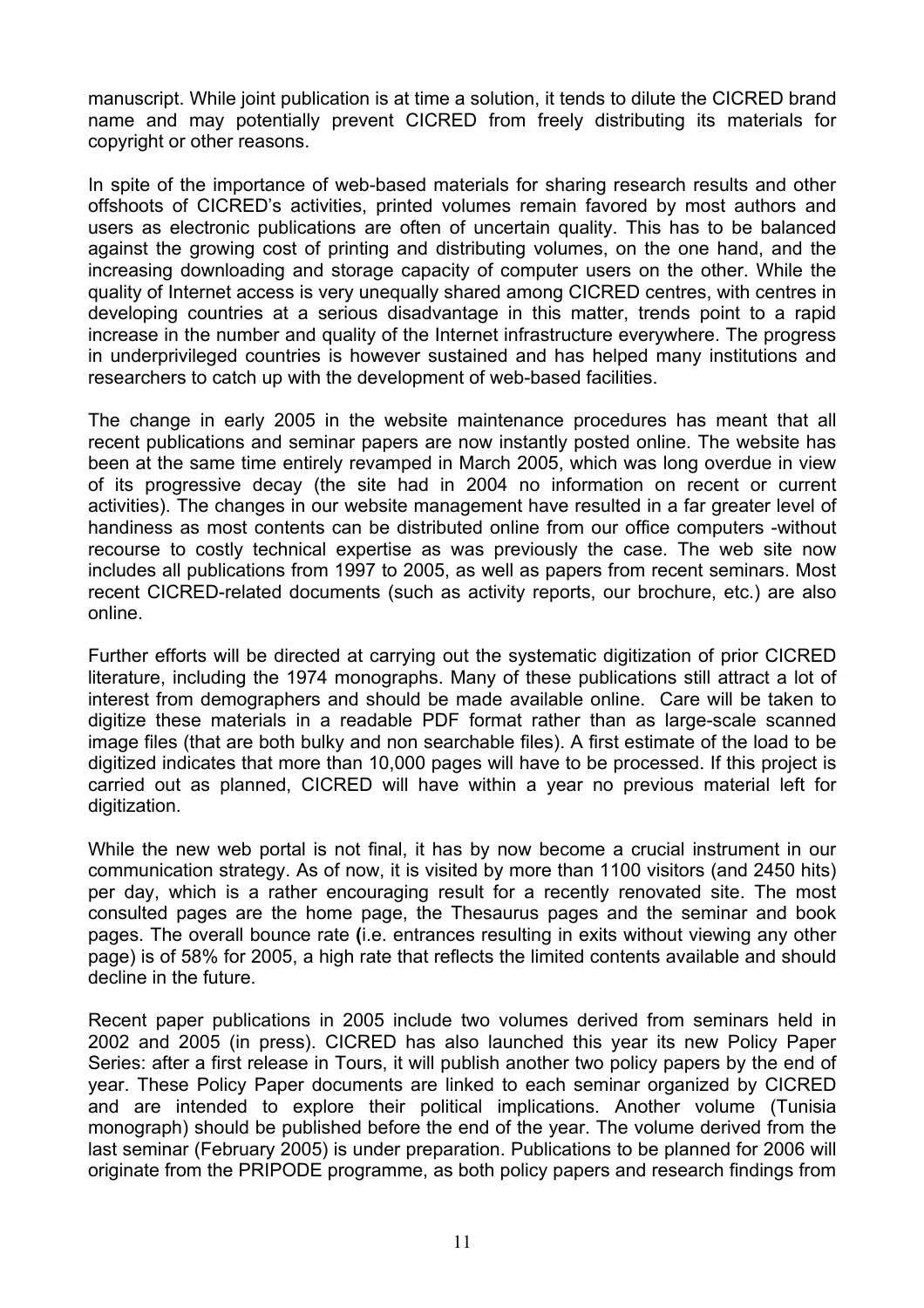research teams become available. The format to be given to these publications is however still open.

CICRED will meanwhile decide on its strategic options regarding publication for the future and explore the possible links between its capacity-building and publication activities. New successful activities may generate new avenues of publication.

#### **2.4. Research and seminar programme strategy**

Here again, two aspects need to be discussed. Does CICRED want to promote research by keeping a role as a platform for international research programmes and seminars? What specific contents or "flavor" should it give to the research actions it runs?

There is a regular debate regarding CICRED's involvement in international research programmes. It has been often observed that CICRED's role does not consist in the promotion of research and that its former programmes have not been very efficient in encouraging the kind of collaboration and knowledge transfers that were expected. Similarly, there is at times a feeling that CICRED's first role is not to organize seminars. However, irrespective of the new emphasis laid on institutional development, CICRED's intimate link to research has to be maintained and derives directly from its original mandate. In the absence of any research capacities within CICRED, it should however restrict its role to facilitating or administering international research programmes or seminars. So far, this has been possible only when CICRED turned out to be the initiator of such programmes, forcing CICRED to take specific research initiatives and invest in lobbying and fund-raising.

While CICRED should not become a mere research hub, the derived benefits from running international research programmes for CICRED are numerous: it improves its international image in research communities, it fosters close association with many research centres in developing countries, it establishes inter-institutional liaison, it generates additional resources for its operating base, it promotes topics that are often closely related to the MDGs etc. These advantages are well illustrated by PRIPODE, a programme that aims at promoting research on the environment-population nexus. This research programme involves research communities from no less than 20-odd research institutes in some of the least developed countries in the world. This programme is sufficiently well-funded to be run independently from CICRED's routine operations.

The new schedule for PRIPODE envisioned in 2005 includes now a new blueprint for the final conference in early 2007. This should combine the discussion of research findings with the policy implications of these original research programmes. To achieve this, the conference will involve the most successful research teams as well as outside experts designated by PRIPODE's scientific committee. The conference should also coincide with the publications of research results and policy papers, giving to PRIPODE programme a larger impact in both scientific and policy communities.

Regarding seminars, they require less involvement as many aspects are directly delegate to partner institutions (e.g. for the venue of seminars) and to colleagues (e.g. for subsequent publications). Apart from the research benefits, these meetings give CICRED a chance to have regular encounters with representatives of various centres in the world.

The only scheduled seminar in near future is devoted to female deficit in Asia and will be held in Singapore in December 2005. It will be hosted by the Asian MetaCentre and co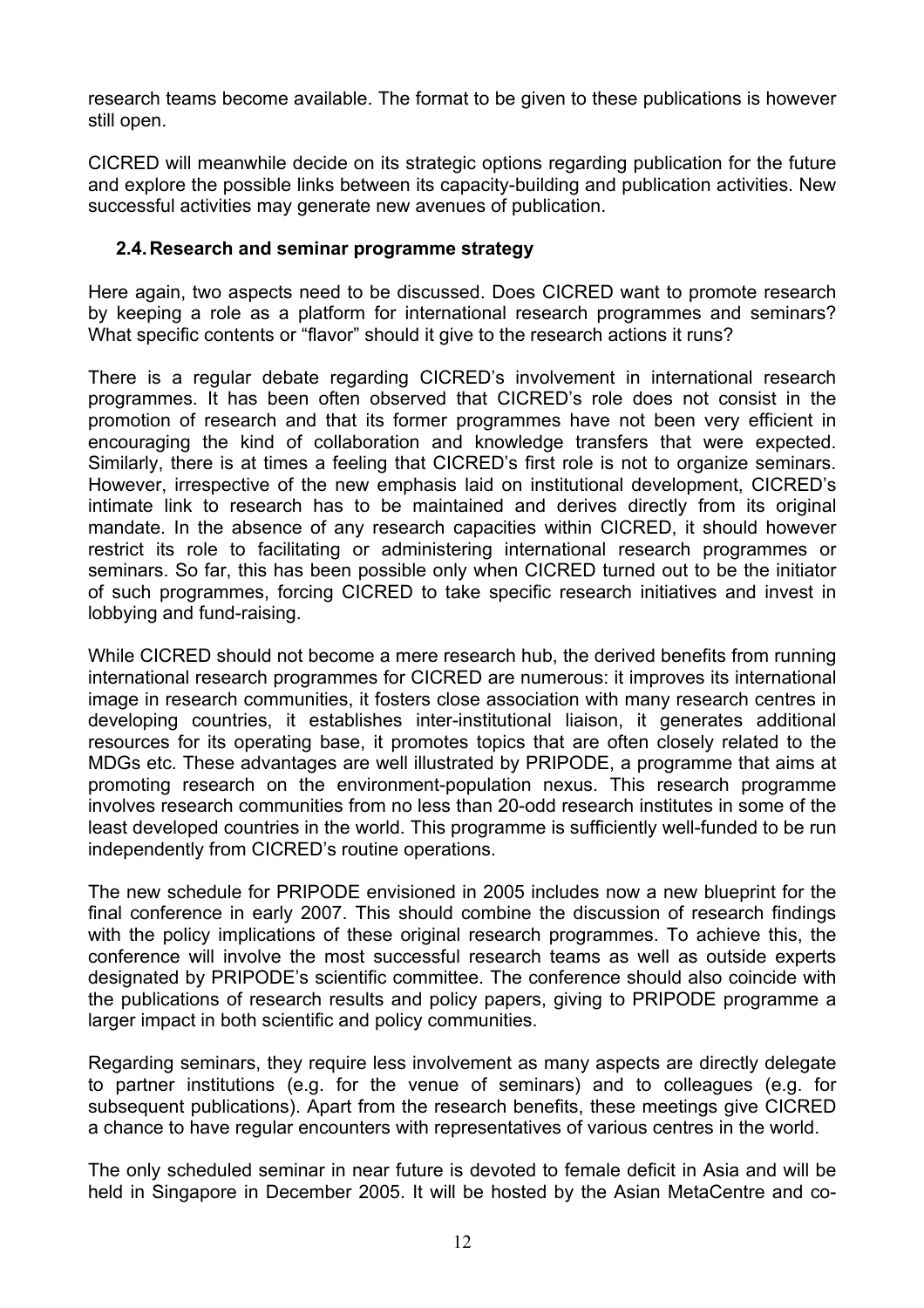organized by CEPED (a French research consortium), CICRED and INED. The call for papers has met a great success by attracting 65 proposals and the selection procedure is under way. No UNFPA-sponsored seminar is planned for 2005.

Next seminar projects should be linked to some of the demographic dimensions of the MDGs whenever possible as has been done so far (on HIV-aids, gender issues, poverty, etc.). They should also involve the know-how of demographers as population data suppliers and analysts, stressing the benefits of their technical approach to the monitoring of social development progress. The list shown in Appendix 5 includes several potential topics for future research programmes and seminars and should serve only as a catalyst for the discussion during the general Assembly.

Another aspect of this strategy is the contents and the approach that CICRED should follow in devising and implementing these seminars and research programmes. More attention should be given to bottom-up consultation and to the active involvement of research communities in the developing world in running the actions (definition of research objectives, scientific and impact monitoring, etc.).

#### **2.5. Capacity Monitoring and Building**

This is one line of activities in which the Council has over the years expressed its wish to see CICRED get more involved. Population institutions (from better- to poorly-resourced population centres) need to go beyond scientific contents towards capacity development and resource sharing and CICRED should play a leading interface role in this development.

CICRED intends to respond to this call by increasing and enlarging its participation in effective capacity-building operations. The first step has been taken by conducting a short survey among its members in May 2005. Results of this sample survey (about 15 % of centres have responded) will allow CICRED to design a larger survey plan to implement by the end of 2005. Critical in this assessment will be the e-readiness (capacity to respond to Internet-based opportunities) of population institutions in the less developed nations. The digital divide (the gap between institutions in terms of access to ICT-information and communication technology) is as much related to differing levels of technical skills as to the varied quality of accessible digital content. Developing countries should be able to fully exploit the benefits from the rapidly expanding Internet resources to close the knowledge gap as envisioned by the MDGs (this is the last target of the MDGs). Connecting institutions in developing regions to the Internet will have a positive impact in complementing locally available information, accelerating knowledge flows, and delivering innovative training.

A first framework for developing CB (capacity building) activities identifies two main activities.

1. A first enterprise will revolve around CB sessions to be organized in identified regional centres after the diagnostic phase.

*1. diagnostic phase* 

This phase will be based on the exploitation of the pilot survey conducted in May-June 2005 followed by a more in-depth survey. Objectives of these surveys are:

• Needs and potentials (demand and supply) of centres with respect to assistance and training.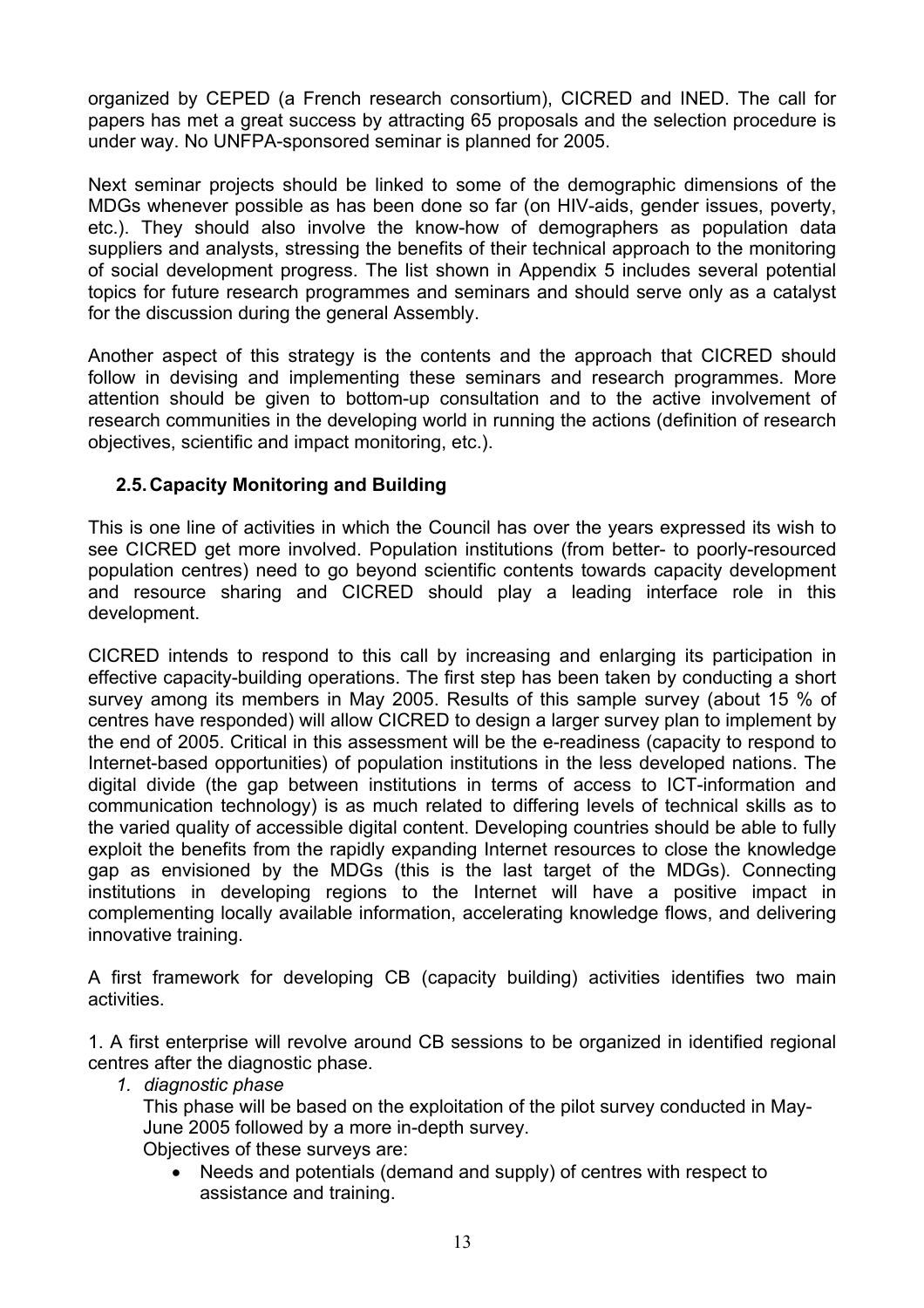- Best format to be given to these regionally-based CB sessions: identification of regional lead centres as linkage institutions providing both the infrastructure and logistics for CB sessions
- Contents definition of CB sessions (ICT awareness, web designing, projectwriting, technical and scientific support, etc.)
- *2. implementation and evaluation phase*

This phase will start only after the complete analysis of the first phase results. Ideally, it will be based on regionally organized CB sessions on identified priority items.

CB materials from successful sessions should form the base for a CICRED series of technical papers on specialized training topics (to be published online) CB sessions will have built-in evaluation instruments to monitor the efficiency of the session format as well as their contents.

2. Simultaneously, CICRED will offer new web-based instruments to favor communication across centres. Results of the survey will inform the contents to be given to these tools. Two such mechanisms are already contemplated:

Web hosting.

CICRED will offer basic facilities to host a web site for specific centres or projects. This help should however not involve the regular updating of websites

• Forum and exchange.

CICRED will set up specific discussion boards allowing demographers to put their queries to other users. Forum may be divided into special themes (fund raising, technical questions, ICT, etc.).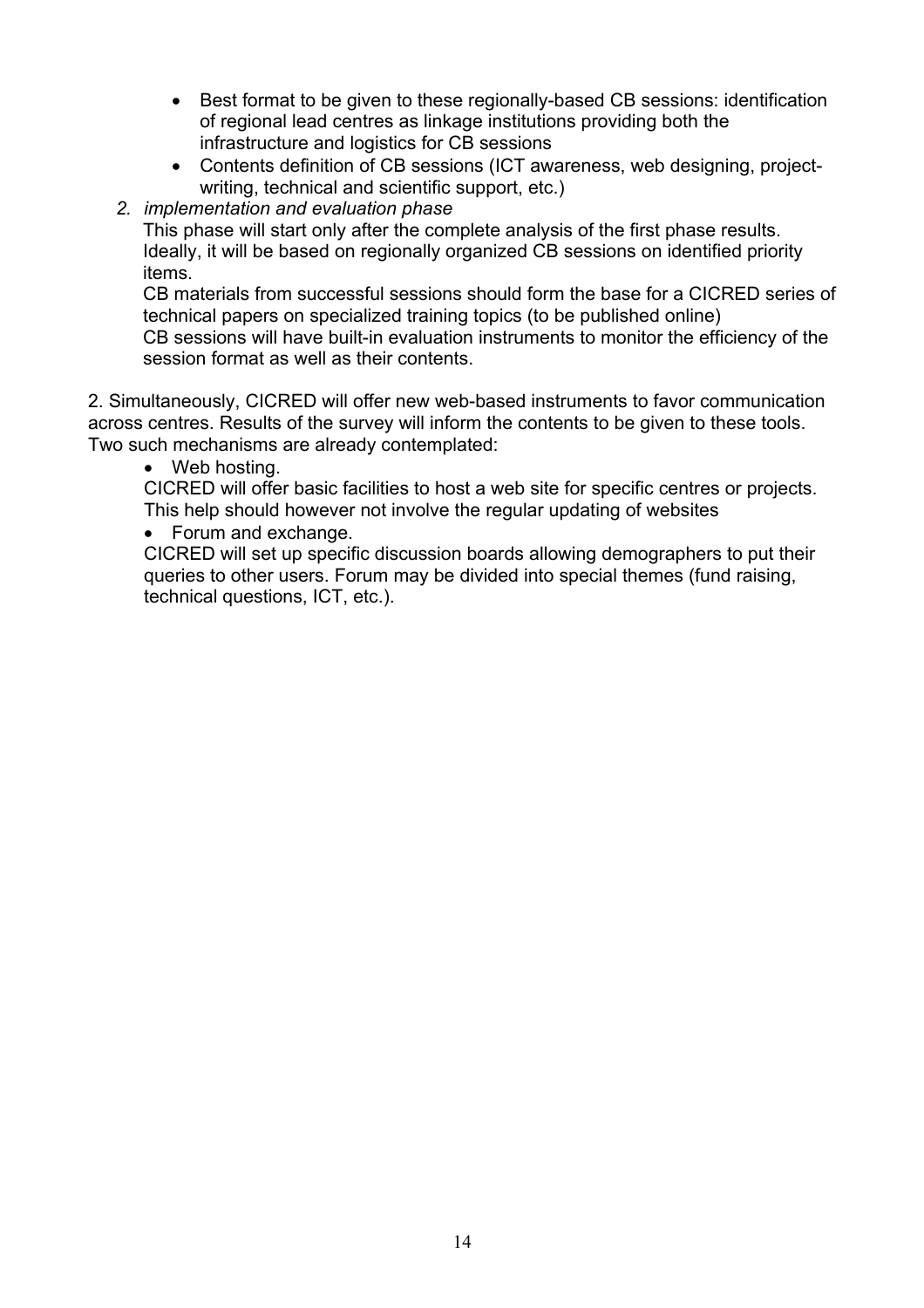## **3. CICRED's future objectives and guiding principles**

This report is not a final strategy document, but offers pointers for a new development of CICRED that still require more consultation with CICRED's stakeholders. This section offers a glimpse at what our strategic options should be and how they should govern the identification of our priority and key actions for the future.

1. It is essential to visualize CICRED's role in the future as a platform to enhance collaboration among centres towards the achievement of today's major challenges. CICRED's first task is neither to enunciate nor to prioritize these goals but to act as a bridge between institutions and between actors that wish to decide on their goals and are ready to pool resources to attain these goals. The first objective should be to increase the productivity of demographic research towards the achievements of social development objectives that are environmentally sustainable and socially acceptable. Old and new activities should be linked to these objectives.

2. The institutional mobilization in the face of the demographic challenges identified during the ICPD and also as spelt out in the MDGs will involve CICRED centres of various resource levels. Only a parallel effort from all institutions will create the best synergy and CICRED has a natural responsibility in this linking process. Though based in France, CICRED has for the last ten years gradually moved towards issues directly related to the major challenges facing developing countries and in the process firmed up its rapport with them.

3. CICRED has to become more explicitly engaged in capacity-building, with the demand for institutional support going now beyond sheer monetary transfers. Institutional consolidation may become the key ingredient in the response capacity of demographic centres to widening opportunities. Strengthening of institutional capacities can be achieved through different means that have to be explored: training and education, transfer or provision of access to technology and other forms of assistance designed to improve institutional efficiency and formulate an appropriate policy framework for the definition of research objectives among population centres.

4. The expansion of the resources of CICRED is a necessary feature of the development, but efforts have to be adequately monitored so that resources and priorities are efficiently streamlined. This means that CICRED should provide tools for capacity building that include monitoring and evaluation instruments. All resources mobilized should be accountable and set against the progress in our objectives' achievements in a way that make efforts and their impact cumulative for all our stakeholders.

5. CICRED's new activities will start after an initial period of diagnostics during which our stakeholders will be consulted and priority areas identified. Contents and modalities of the actions to follow should remain plural so that they could accommodate the needs and potentials of our partners. In spite of the shared agenda put forth by international agencies, each regional setting determines particular priorities and CICRED should respond to these.

6. Achieving these objectives requires a small organization like CICRED to adopt an operational strategy based first and foremost on information technologies that will efficiently increase communication among institutions. This includes a systematic inclusion of an information technology component into collaborative ventures and the ability to keep apace of new communication tools.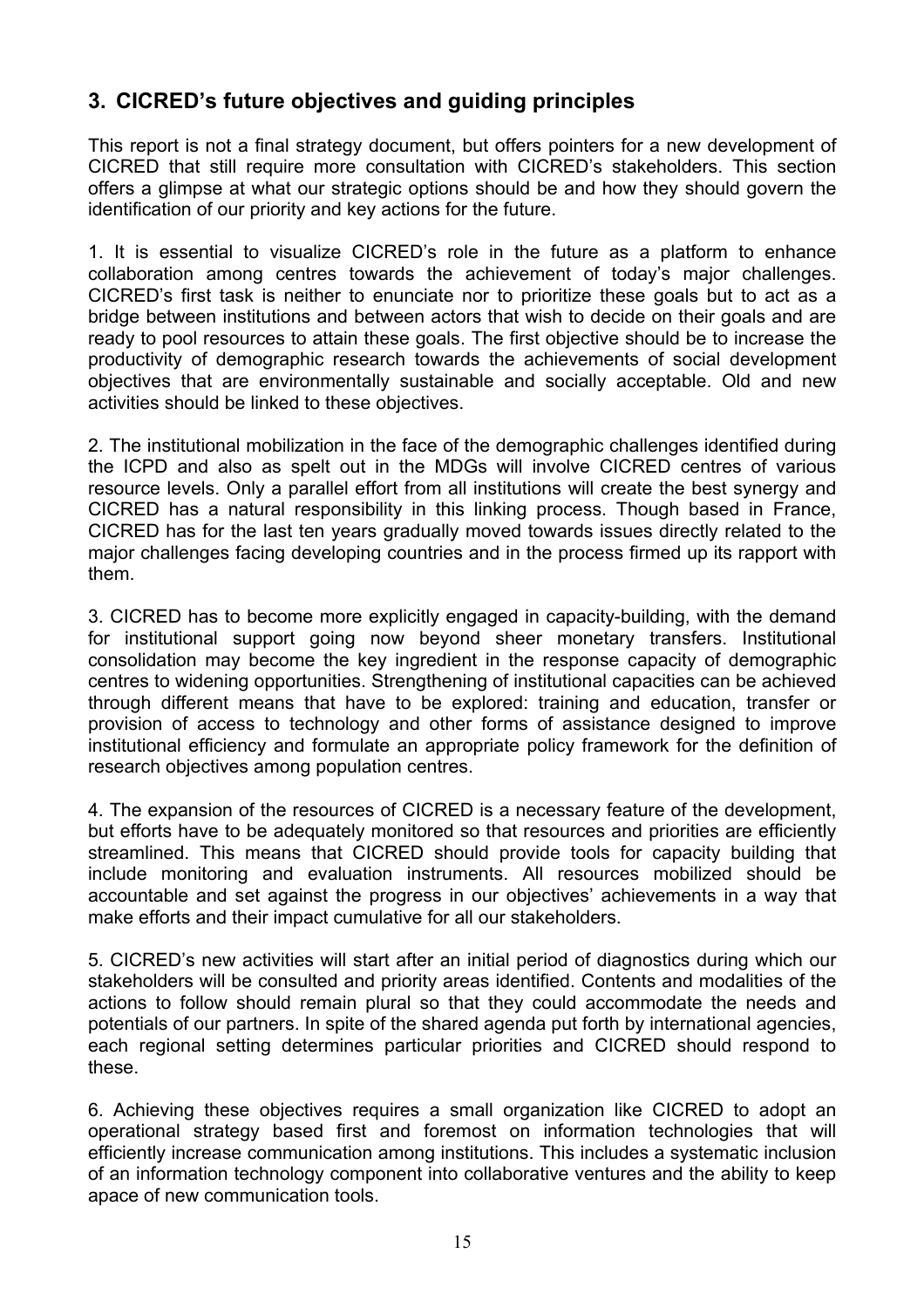## **4. Appendices**

Appendix 1: CICRED structure

### **CICRED Council 2001-2005**

**Chairman:** Gavin JONES (National University of Singapore, Singapore)

### **Member Centres**

- ♦ Cairo Demographic Centre (CDC), Ministry of Population and Family Welfare, Cairo, Egypt
- ♦ Nucleo de Estudos de Populaçao (NEPO), Universidade Estadual de Campinas, Brazill
- ♦ Centre for Population Studies (CENPOPS), Department of Sociology, University of Pretoria, South Africa
- ♦ International Institute for Population Sciences (IIPS), Mumbai, India
- ♦ Max Planck Institute for Demographic Research, Rostock, Germany
- ♦ Centre Interuniversitaire d'Études Démographiques, Université de Montréal, Canada
- ◆ Centre d'Études et de Recherches Démographiques (CERED), Rabat, Morocco.

## **Members ex-officio**

- ♦ United Nations Population Division, New York, U.S.A
- ♦ United Nations Population Fund (UNFPA), New York, U.S.A.
- ♦ International Union for the Scientific Study of Population (IUSSP), Paris, France

#### **Permanent Office**

**Executive Director:** Christophe Z. GUILMOTO (IRD) **Assistant:** Hartati AYRAL (INED) **Technical Department:** Silvia HUIX-ADAMETS (CICRED)

**Consultants:** Pierre CHAPELET, Jacques du GUERNY, Susana LERNER (Colegio de México), George MARTINE (UNFPA), Ian POOL (Un. of Waikato), André QUESNEL (IRD), Eric VILQUIN (UCL), Dominique TABUTIN (UCL)

| <b>Project Title</b>                                               | <b>Centre</b> |
|--------------------------------------------------------------------|---------------|
| Mobilité spatiale de la population : nécessité de développement et | <b>CNRST</b>  |
| risques de dégradation de l'environnement dans l'Est et le Sud-    |               |
| <b>Ouest du Burkina Faso</b>                                       |               |
| Brazzaville, pauvreté et problèmes environnementaux                | <b>CEREGE</b> |
| Environmental degradation, disaster risk construction and          | <b>FLACSO</b> |
| vulnerability in the Caribbean                                     |               |
| Study on dynamic resource use and land cover transition in $\vert$ | FoF, NUOL     |
| <b>Northern Laos</b>                                               |               |
| Population, développement et environnement dans le Souss           | <b>ORMES</b>  |
| Croissance démographique, développement de la culture du lER       |               |
| coton, et gestion durable des ressources naturelles en zone Mali-  |               |
| Sud                                                                |               |
| Quelles transitions agraires en zones semi-arides à forte          | Fac. d'Agro   |
| croissance démographique : le cas du Niger                         |               |
| Rural-Urban migration, poverty and sustainable environment: the    | <b>UNAAB</b>  |
| case of Nigeria                                                    |               |

Appendix 2: PRIPODE teams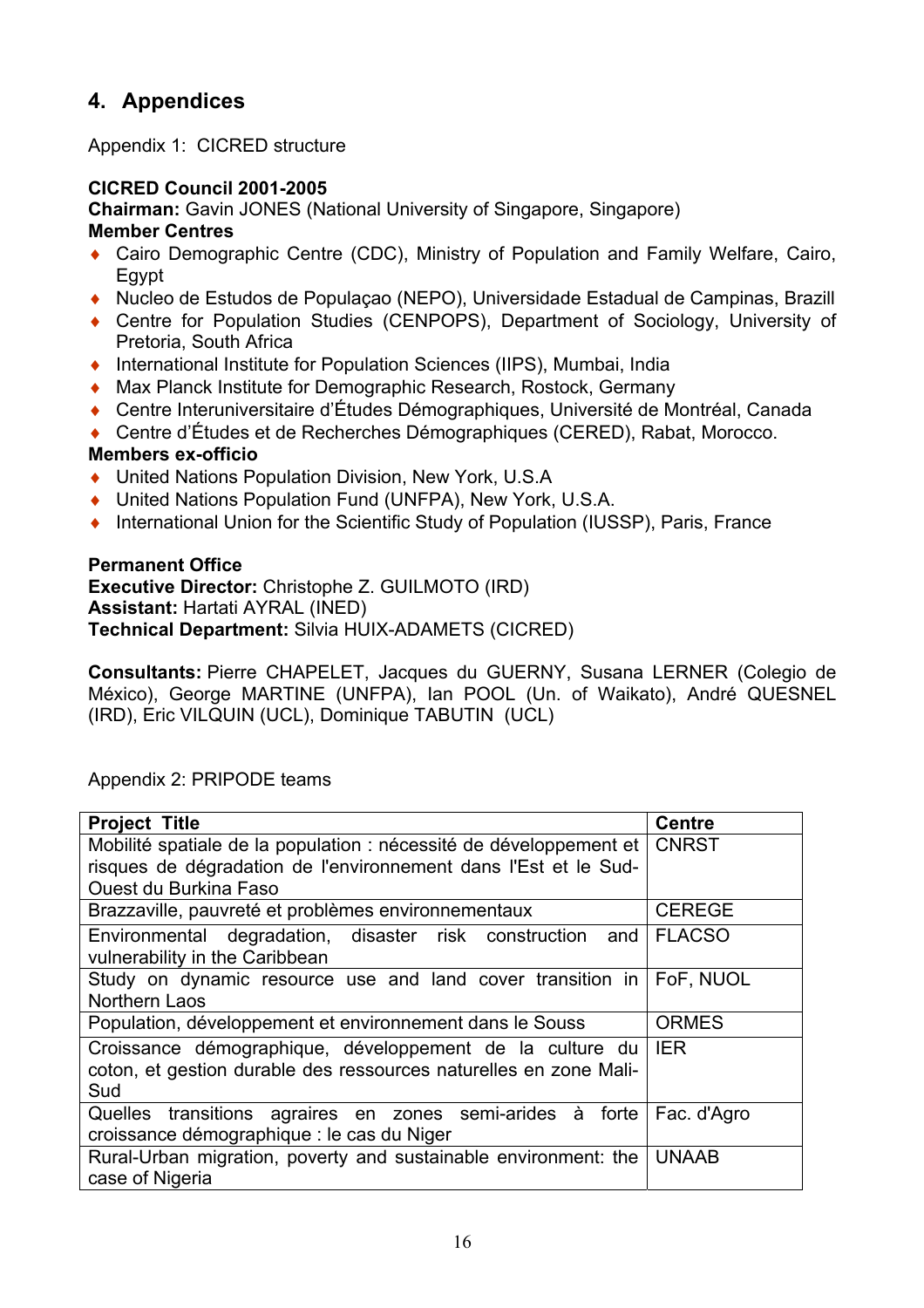| Population dynamics, real sector development and environmental<br>consequences : a comparative analysis of the Nigerian agricultural | <b>NISER</b>      |  |
|--------------------------------------------------------------------------------------------------------------------------------------|-------------------|--|
| and industrial sector                                                                                                                |                   |  |
| towards sustainable<br>land<br>urban<br>Policy<br>tools<br>use<br>and                                                                | <b>ARIJ</b>       |  |
| environmental management at municipal level under a transitional<br>political context-the case of Bethlehem district, Palestine      |                   |  |
| Urban Development, Population and the Environment in Uganda.                                                                         | Makerere          |  |
| The Case of Kampala and its Environ.                                                                                                 | <b>University</b> |  |
| Développement économique, urbanisation et changements de                                                                             | Chi<br>Hô<br>IRE. |  |
| l'environnement à Hô Chi Minh Ville, Vietnam : interrelations et                                                                     | <b>Minh Ville</b> |  |
| politiques publiques                                                                                                                 |                   |  |
| Développement économique et problèmes de l'environnement au                                                                          | <b>DSA-INSA</b>   |  |
| Vietnam dans un contexte de forte pression démographique                                                                             |                   |  |
| déterminants<br>socio-environnementaux<br>de<br>morbidité<br>la<br>l es l                                                            | <b>IFORD</b>      |  |
| diarrhéique des enfants de moins de 5 ans en milieu urbain                                                                           |                   |  |
| camerounais : les villes de Ebolowa et Maroua                                                                                        |                   |  |
| Circulations<br>migratoires transsahariennes et<br>développement                                                                     | Dép.              |  |
| urbain au Sahara Central                                                                                                             | Aménagement       |  |
| Population, development and environment in metropolitan Accra:                                                                       | <b>ISSER</b>      |  |
| a two-phase study                                                                                                                    |                   |  |
| Perception de l'environnement et<br>attitudes<br>des<br>paysans                                                                      | <b>ICM</b>        |  |
| malgaches face aux projets de développement rural                                                                                    |                   |  |
| Peuplement, mobilité et développement dans un milieu défavorisé                                                                      | <b>URD</b>        |  |
| : le cas de la région des savanes au Togo                                                                                            |                   |  |
| Population, development and environment linkage at farm level in                                                                     | <b>MUIE</b>       |  |
| Uganda                                                                                                                               |                   |  |
| Household characteristics in rural South Africa: implications for                                                                    | <b>CAE</b>        |  |
| natural resources and development                                                                                                    |                   |  |

Appendix 3: Seminars

- 23-25 February 2005, Trivandrum, India : *Mortality as both a determinant and a consequence of poverty and hunger*, Navaneetham K. and Caselli G, with Ian Pool. (Coordinators).
- 1-3 September 2004, Paris, France: *Inter-relations between development, spatial mobility and HIV/AIDS*, HSU L. and du Guerny J. (Coordinators)
- 23-26 February 2004, Paris France :*Age-Structure transition: Demographic Bonuses, but emerging challenges for population and sustainable development*, Pool I. (Coordinator)
- 25-29 November 2002, Bangkok, Thailand: *Reproductive Health, Unmet Needs and Poverty: Issues of access and quality of Service*, Lerner S (Coordinator)

Appendix 4: Publications

- *Policy Implications of Age-Structural Changes*, CICRED Policy Paper number one, CICRED, Paris, 2005, 21 p.
- *Development, Spatial Mobility and HIV/AIDS,* Bangkok, UNDP-CICRED, 2004, 96 p.
- *Social and Economic Patterning of Health among Women* / Les facteurs sociaux et économiques de la santé des femmes, Arber S. and Khlat M., (eds.), Paris, CICRED, 2003, 511 p.